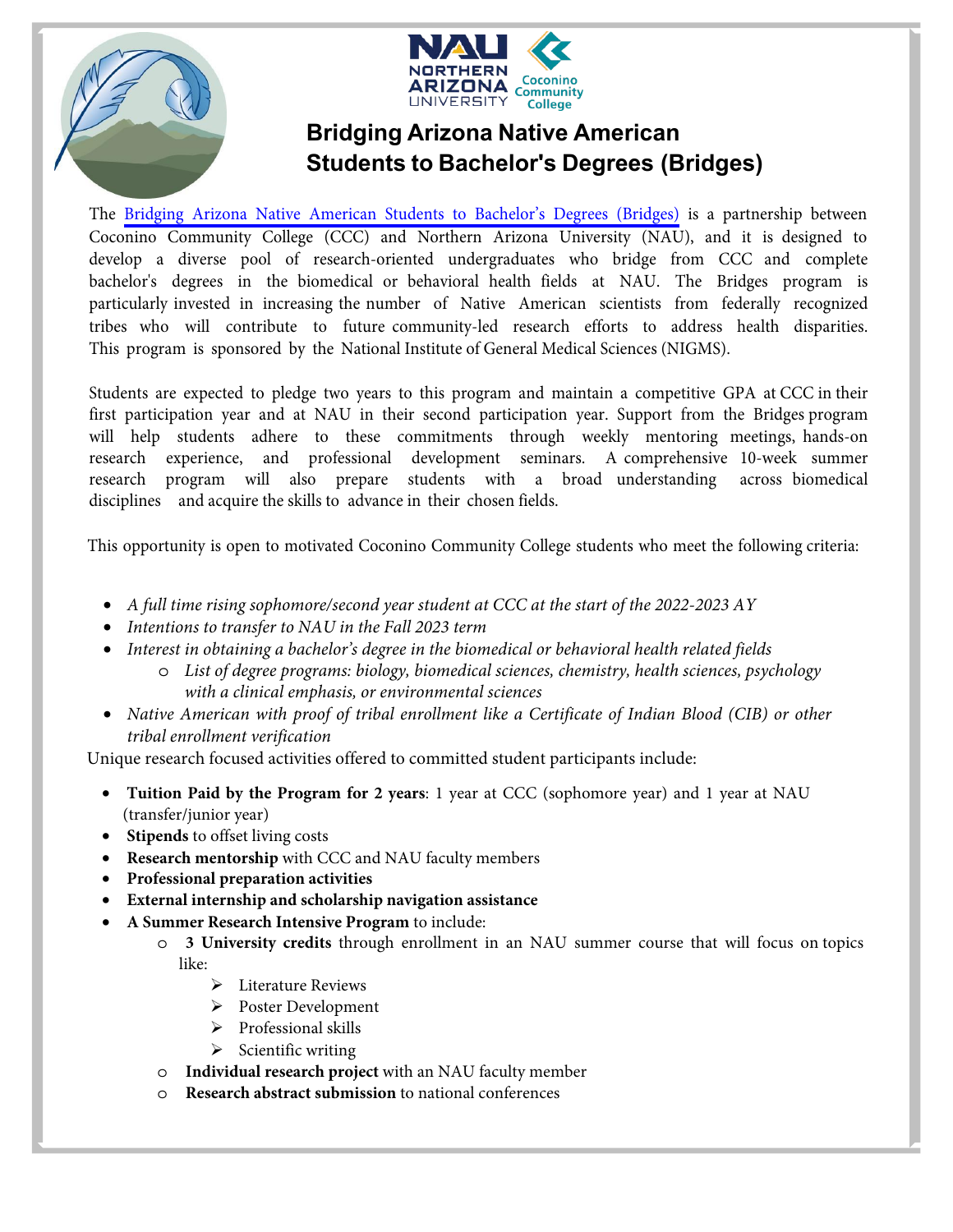



Please print or type in the requested information to the best of your knowledge and return to Colette Davis via email or by mail. This application can also be accessed online at [nau.edu/bridges](https://nau.edu/bridges/).

#### **Part I - GENERAL INFORMATION**

| Name: (First, MI, Last)                                                                                                                                 | Male                              | Non binary<br>Female                                 |
|---------------------------------------------------------------------------------------------------------------------------------------------------------|-----------------------------------|------------------------------------------------------|
| Date of Birth:<br>Personal Email Address:                                                                                                               |                                   |                                                      |
| School Email Address:                                                                                                                                   |                                   |                                                      |
| Tribal Affiliation:                                                                                                                                     |                                   | (Must provide a copy of CIB or Tribal ID)            |
| <b>CURRENT MAILING ADDRESS</b><br>Street or P.O. Box:                                                                                                   |                                   |                                                      |
| City:                                                                                                                                                   | State:                            | Zip:                                                 |
| Contact numbers:<br>Telephone: (                                                                                                                        |                                   |                                                      |
| Text Message: (                                                                                                                                         |                                   |                                                      |
| Please inform us about any allergies, physical disabilities, medical conditions or transportation problems:                                             |                                   |                                                      |
| Have you been convicted of a felony or DUI within the past 7 years?                                                                                     | <b>YES</b><br>N <sub>O</sub>      |                                                      |
| <b>Part II - EDUCATIONAL BACKGROUND</b><br>Yes<br>Are you currently attending Coconino Community College?<br>Year in School:<br>Current Cumulative GPA: |                                   | No (if no, you may not be eligible for this program) |
| Intended University Major:<br>Major at CCC:                                                                                                             |                                   |                                                      |
| What is your intended Career Goal?                                                                                                                      |                                   |                                                      |
| Desired Ultimate Degree: Associates Degree (AA):<br>Doctoral Degree (PhD):<br>Other Professional Degree:                                                | Baccalaureate Degree: (BA or BS): | Master's Degree (MS, MA, etc.):                      |
| Will you begin your second/sophomore year at CCC in the upcoming 2021-2022 academic year? $\gamma_{\rm e s}$                                            |                                   | No                                                   |
| Are you a CCC2NAU student? Yes<br>$\overline{N_{0}}$                                                                                                    |                                   |                                                      |
| $\rm No$<br>Do you plan on transferring to NAU? Yes                                                                                                     |                                   |                                                      |
| When is your anticipated transfer date to NAU? (Semester, Year):                                                                                        |                                   |                                                      |
|                                                                                                                                                         |                                   |                                                      |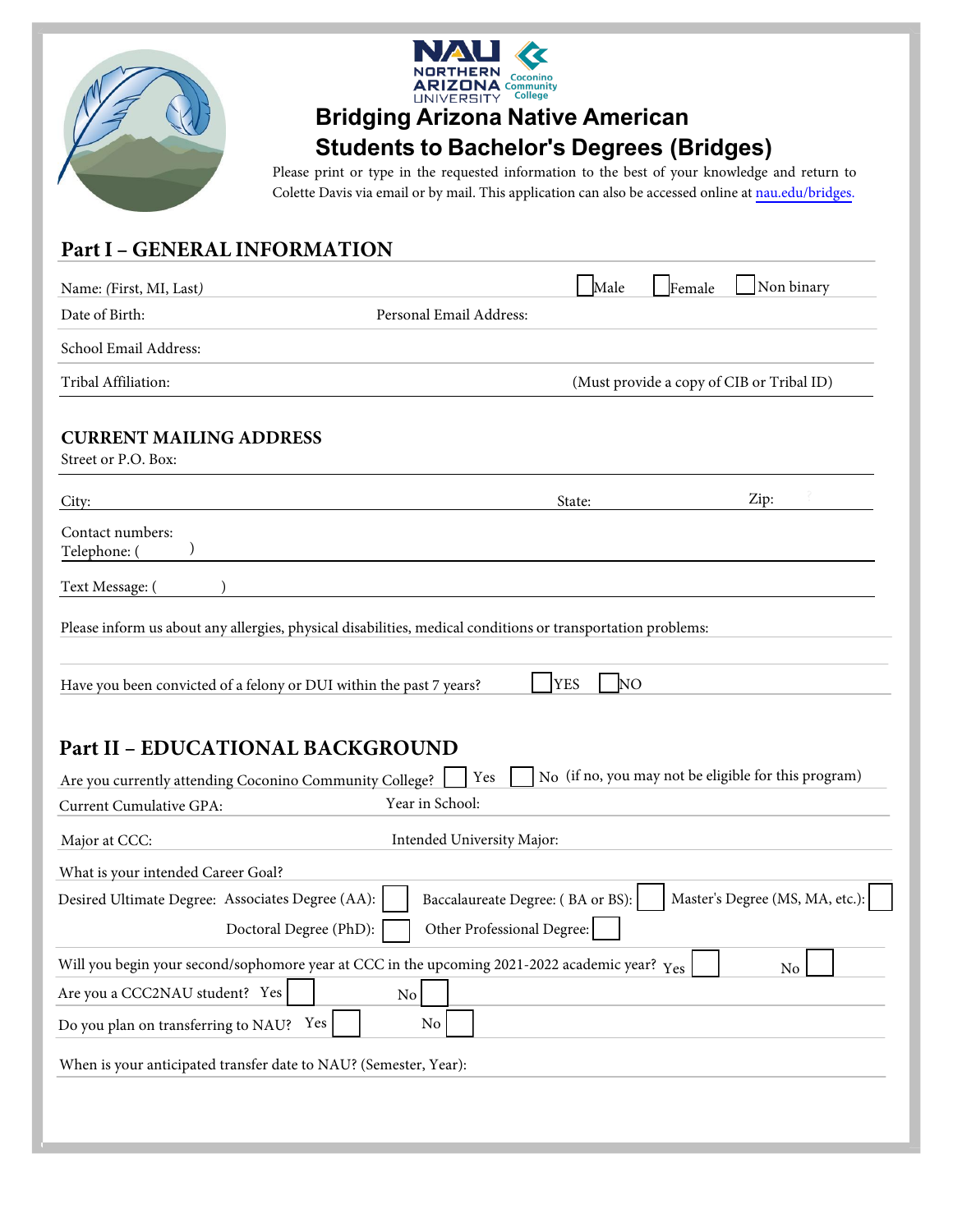



Please print or type in the requested information to the best of your knowledge and return to Colette Davis via email or by mail. This application can also be accessed online at [nau.edu/bridges.](https://nau.edu/bridges/)

| List any honors or awards you have received:                                                                                           |
|----------------------------------------------------------------------------------------------------------------------------------------|
|                                                                                                                                        |
| List clubs or associations you are affiliated with:                                                                                    |
|                                                                                                                                        |
| List other extracurricular activities:                                                                                                 |
|                                                                                                                                        |
| Check computer applications you are familiar with: Word $\Box$ Excel $\Box$ Power Point $\Box$ Data base searches for journal articles |

### **1**Bart III - UNOFFICIAL SCHOOL TRANSCRIPT

Please attach all *unofficial college transcripts from all colleges attended* with this application.

### **Part IV - PERSONAL STATEMENT**

Please attach a 350-word essay  $(-1-2)$  pages double spaced) Personal Statement, explaining what your goals are, how you chose them, and why you believe the Bridges to Baccalaureate Program will help contribute to your career goals. Any personal and/or academic information you share as it relates to attaining your goals is of particular interest. **\*Please treat this as a formal essay and write in complete and clear sentences.**

#### **Part V - RESEARCH INTEREST TOPICS**

Please list four research topics you are interested in. We will do our best to match you with your indicated research interests (e.g. Cancer Research, Substance Abuse, Behavioral Health)

| × |              |
|---|--------------|
|   | I<br>ĉ<br>۰. |

2)

3)

4)

#### A completed application includes the following:

- 1) Completed Form
- 2) Copy of all unofficial college transcripts
- 3) Personal Statement
- 4) A copy of Tribal Enrollment verification e.g. CIB
- 5) Two recommendation forms (Bridges staff will

contact your two listed recommender.)

#### Incomplete applications will not be accepted **Send all materials to:**

*Colette Davis* **P.O.** Box 5659  $Flagstaff, AZ 86011$  $-$ or- $C$ olette.Davis@nau.edu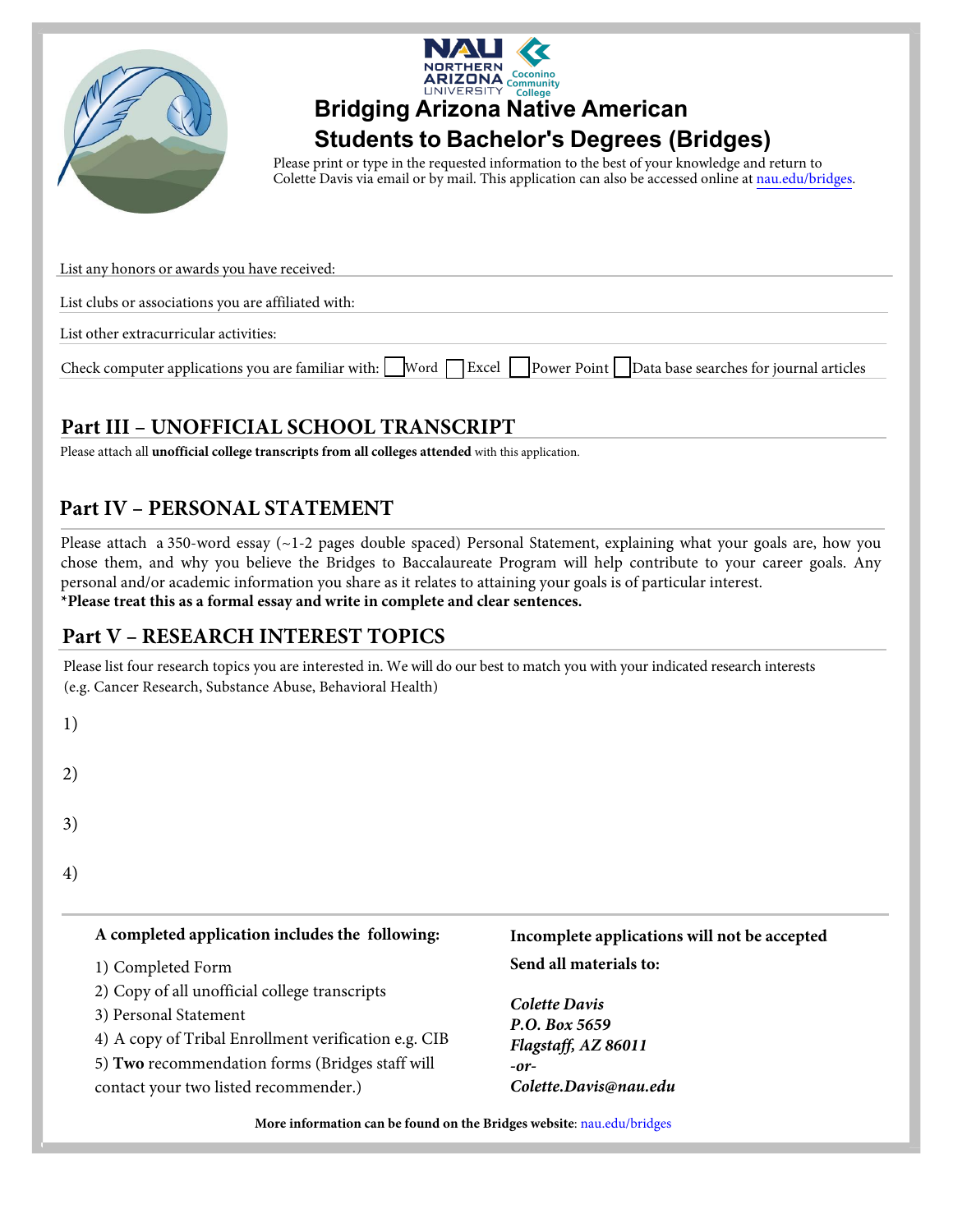



TO PROGRAM APPLICANT: Please print or type your name, email address, and phone number on indicated lines below. Please also provide the name of the recommender filling out this form and request that they fill out this form to the best of their ability. They can email the form directly to Colette Davis, the Bridges Program Assistant, when completed.

Recommendations should be provided by an individual who can comment on your academic performance like an instructor or advisor. An accompanying recommendation letter is also welcomed.

### **Part VI - RECOMMENDATION FORM**

| Student's Name: (Last, First, MI) |                         |
|-----------------------------------|-------------------------|
| Student's Email:                  | Student's Phone Number: |
| Recommender's Name:               | Department:             |

#### **TO THE RECOMMENDER:**

The applicant named above is applying to the [Bridges to Ba](https://nau.edu/bridges/)ccalaureate program which is a partnership between Coconino Community College (CCC) and Northern Arizona University (NAU) designed to develop a diverse pool of research-oriented undergraduates who bridge from CCC and complete bachelor's degrees in STEM fields at NAU. This unique program offers a wide array of benefits to develop Native American community college students into highly skilled researchers and strong students.

Please complete the requested information on this form. Your comments are confidential and will not be shared with the applicant; thus, we request your utmost candor in the endorsement of the applicant.

| How do you rate the Applicant?<br>$1$ to 5<br>5 being the best student | <b>Not</b><br>observed | Requires<br>reinforcement<br>in this area | Performs<br>adequately<br>in this area | Does well in<br>this area | Accomplished<br>in this area |
|------------------------------------------------------------------------|------------------------|-------------------------------------------|----------------------------------------|---------------------------|------------------------------|
| you have encountered.                                                  | 1                      | $\overline{c}$                            | 3                                      | 4                         | 5                            |
| Intellectual & Reasoning Ability                                       |                        |                                           |                                        |                           |                              |
| Academic Performance Maturity                                          |                        |                                           |                                        |                           |                              |
| Initiative                                                             |                        |                                           |                                        |                           |                              |
| Responsibility                                                         |                        |                                           |                                        |                           |                              |
| Attention to Detail                                                    |                        |                                           |                                        |                           |                              |
| Oral Communication Skills                                              |                        |                                           |                                        |                           |                              |
| <b>Written Communication Skills</b>                                    |                        |                                           |                                        |                           |                              |
| Motivation and Effort                                                  |                        |                                           |                                        |                           |                              |
| Cooperation & Teamwork                                                 |                        |                                           |                                        |                           |                              |
| Computer Skills                                                        |                        |                                           |                                        |                           |                              |
| Research interests                                                     |                        |                                           |                                        |                           |                              |